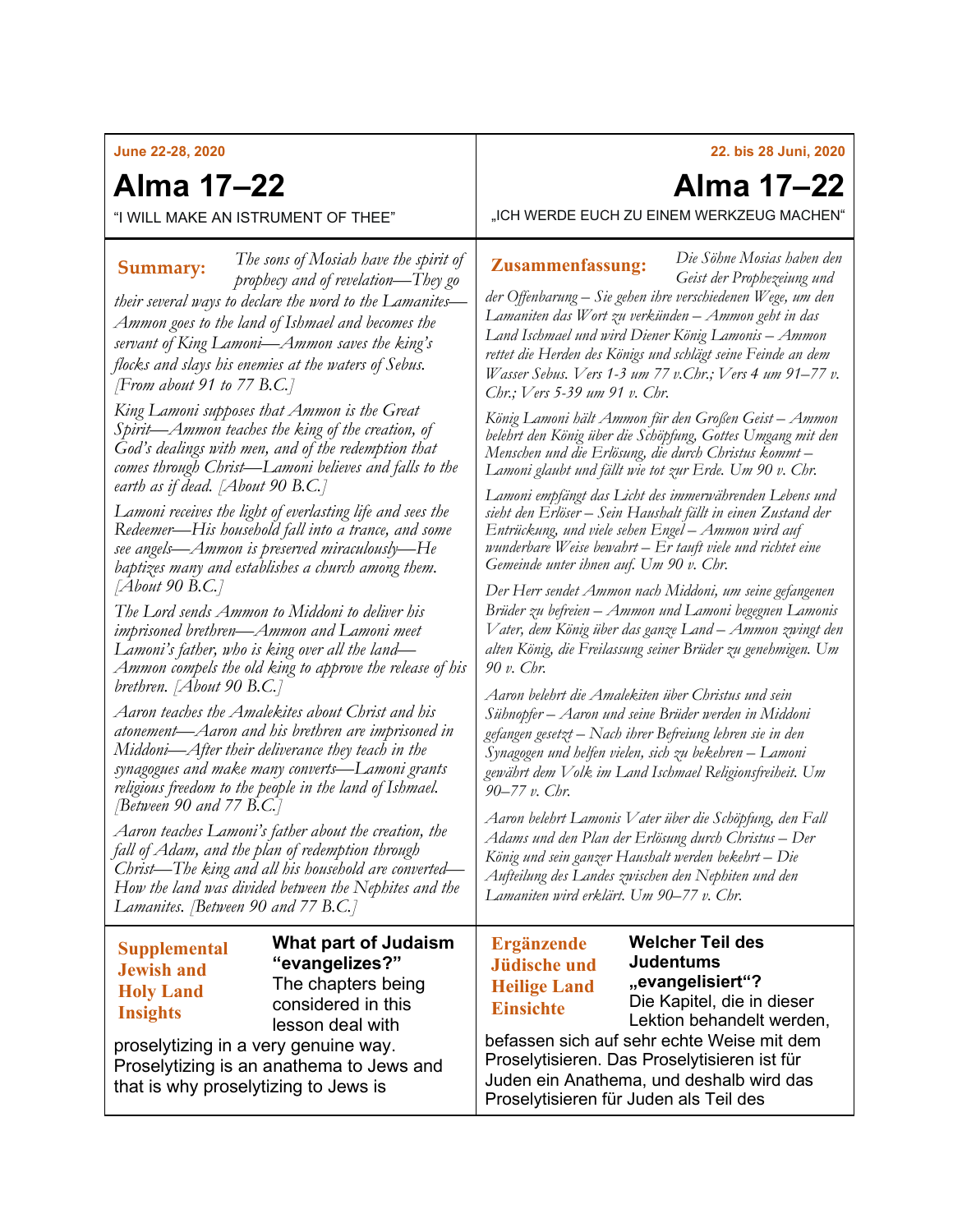considered part of "antisemitism." Yet, one of the Hasidic groups of the Jews, the Habad, makes quite a "propaganda" effort to convert Jews (and others) to become more orthodox or actually convert to Judaism. "The uniqueness of Habad lies in the fact that it tries to reach other Jews and, if not to make 'Habadniks' out of them, at least to draw them a little closer to Orthodoxy. Habad representatives make regular visits to college campuses and military camps. They conduct a once-a-month kindergarten for a small number of Jewish children who live miles away from the nearest synagogue or Jewish school, and they will even send a *mohel* to circumcise a child on a remote Caribbean island." "Habad has developed a widespread network of schools, and it was the first Hasidic group to open yeshivot for the study of Torah and other religious subjects. They are also very active in attempting to help Russian Jews to emigrate to Israel. They run a strong 'propaganda' campaign and, in Jerusalem, the tourist visiting the Western Wall is likely to be approached by a Habad Hasid with a pair of *tefillin* in his hand, suggesting that he put them on then and there." **Encyclopedia Judaica Jr.) What is Israel's equivalence to "preaching?"**

Outside the realm of proselytizing, Israel as a nation, seeks opportunities to be of service to surrounding nations. The soul-felt title for this is called "Tikun Olam," (world healing). "Through various governmental organizations like MASHAV, Israel's Agency for International Development Cooperation, and non-governmental organizations, Israel has a long-standing tradition of coordinating relief to alleviate disease, hunger, and poverty. Starting 10 years after its founding, Israel adopted an official humanitarian aid agenda, providing vital relief to more than

"Antisemitismus" angesehen. Eine der chassidischen Gruppen der Juden, die Habad, unternimmt jedoch eine ziemliche "Propaganda", um Juden (und andere) zu konvertieren, um orthodoxer zu werden oder tatsächlich zum Judentum zu konvertieren. "Die Einzigartigkeit von Habad liegt in der Tatsache, dass es versucht, andere Juden zu erreichen und, wenn nicht, aus ihnen "Habadniks" zu machen, sie zumindest ein wenig näher an die Orthodoxie heranzuführen. Vertreter von Habad besuchen regelmäßig Universitätsgelände und Militärlager. Sie führen einmal im Monat einen Kindergarten für eine kleine Anzahl jüdischer Kinder durch, die kilometerweit von der nächsten Synagoge oder jüdischen Schule entfernt wohnen, und sie werden sogar einen Mohel schicken, um ein Kind auf einer abgelegenen karibischen Insel zu beschneiden." "Habad hat ein weit verbreitetes Netzwerk von Schulen aufgebaut und es war die erste chassidische Gruppe, die Jeschiwot für das Studium der Tora und anderer religiöser Fächer geöffnet hat. Sie versuchen auch sehr aktiv, russischen Juden bei der Auswanderung nach Israel zu helfen. Sie führen eine starke Propagandakampagne durch, und in Jerusalem wird der Tourist, der die Klagemauer besucht, wahrscheinlich von einem Habad-Chassid mit einem Paar Tefillin in der Hand angesprochen, was darauf hindeutet, dass er sie dann und dort anzieht." **(Enzyklopädie Judaica Jr.)**

## **Was ist Israels Gleichwertigkeit mit "Predigen"?**

Außerhalb des Bereichs der Proselytisierung sucht Israel als Nation nach Möglichkeiten, den umliegenden Nationen zu dienen. Der seelische Titel dafür heißt "Tikun Olam" (Weltheilung). "Durch verschiedene Regierungsorganisationen wie MASHAV, Israels Agentur für internationale Entwicklungszusammenarbeit, und Nichtregierungsorganisationen hat Israel eine lange Tradition darin, die Hilfe zur Linderung von Krankheiten, Hunger und Armut zu koordinieren. Ab 10 Jahren nach seiner Gründung verabschiedete Israel eine offizielle Agenda für humanitäre Hilfe, die mehr als 140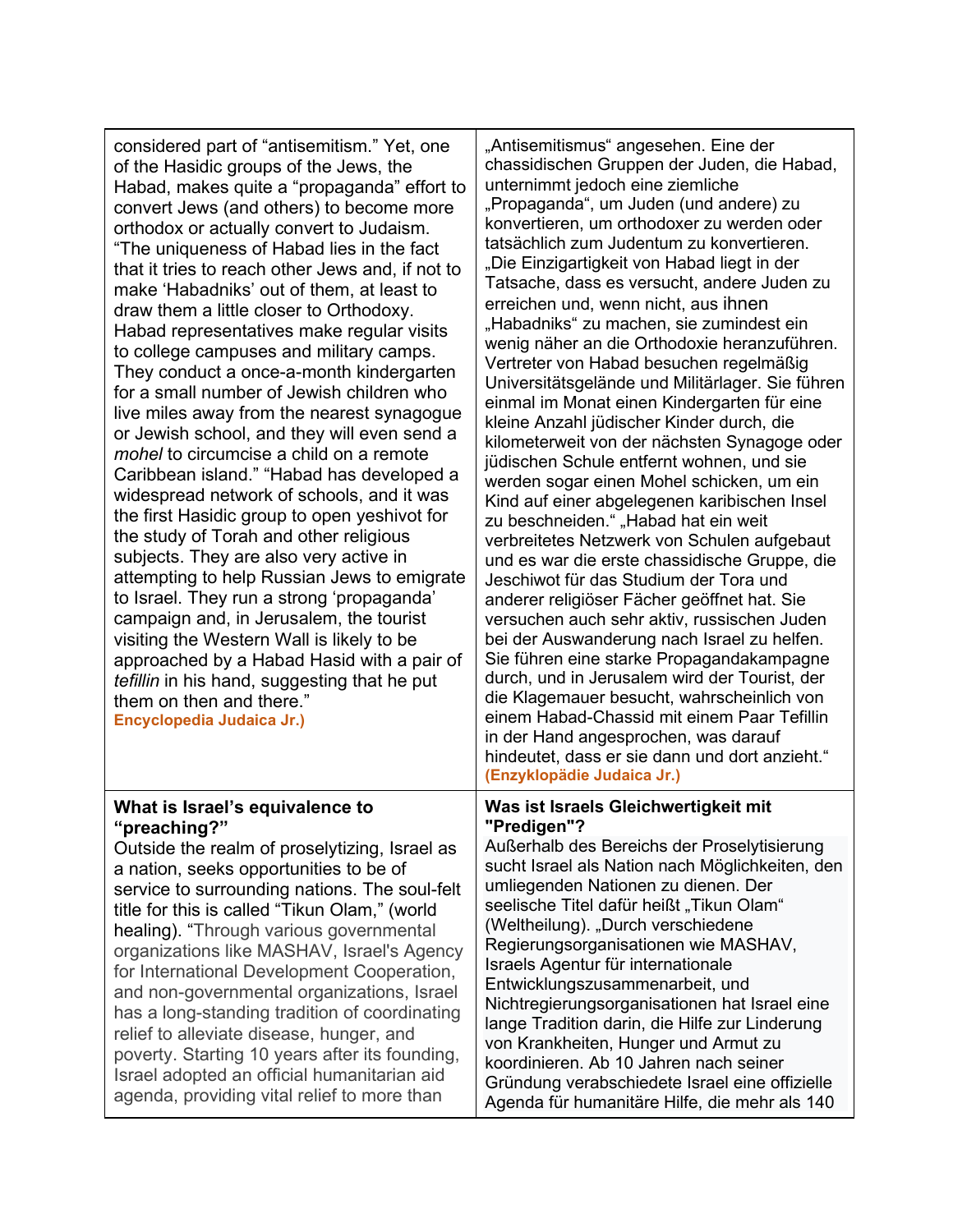| 140 countries. Among those countries<br>receiving aid are nations that do not<br>maintain diplomatic relations with Israel.<br>Since 1959, Israeli doctors have been<br>offering eye camps to treat ocular diseases<br>to people throughout the developing world.<br>In 1970 Israel started opening its doors to<br>the world's refugees. It has saved non-<br>Jewish people in distress and those seeking<br>refuge from countries such as Lebanon,<br>Egypt, Iran, Vietnam, Bosnia,<br>Kosovo, Eritrea and Sudan. Since 1995<br>Israeli doctors acting through "SAVE A<br>CHILD'S HEART" have been giving kids<br>from around the world, including from the<br>Palestinian Authority (PA), Iraq, Jordan and<br>other Arab nations free life-saving heart<br>operations. Since the organization first<br>started 2,300 children have been treated,<br>and almost half are from the PA, Jordan and<br>Iraq." (https://mfa.gov.il/MFA/ForeignPolicy/<br>Aid/Pages/Israel_humanitarian_aid.aspx)                                              | Ländern wichtige Hilfe leistet. Unter den<br>Ländern, die Hilfe erhalten, befinden sich<br>Nationen, die keine diplomatischen<br>Beziehungen zu Israel unterhalten. Seit 1959<br>bieten israelische Ärzte Augenlager zur<br>Behandlung von Augenkrankheiten für<br>Menschen in Entwicklungsländern an. 1970<br>begann Israel, seine Türen für die Flüchtlinge<br>der Welt zu öffnen. Es hat nichtjüdische<br>Menschen in Not und diejenigen gerettet, die<br>Zuflucht aus Ländern wie dem Libanon,<br>Ägypten, Iran, Vietnam, Bosnien, Kosovo,<br>Eritrea und Sudan suchen. Seit 1995 geben<br>israelische Ärzte, die über "SAVE A CHILD'S<br>HEART" (die Herzensersparnis eines Kindes)<br>tätig sind, Kindern aus der ganzen Welt,<br>darunter der Palästinensischen<br>Autonomiebehörde (PA), dem Irak, Jordanien<br>und anderen arabischen Ländern, kostenlose<br>lebensrettende Herzoperationen. Seit Beginn<br>der Organisation wurden 2.300 Kinder<br>behandelt, und fast die Hälfte stammt aus der<br>PA, Jordanien und dem Irak."<br>(https://mfa.gov.il/MFA/ForeignPolicy/ Aid /<br>Pages / Israel_humanitarian_aid.aspx) |
|---------------------------------------------------------------------------------------------------------------------------------------------------------------------------------------------------------------------------------------------------------------------------------------------------------------------------------------------------------------------------------------------------------------------------------------------------------------------------------------------------------------------------------------------------------------------------------------------------------------------------------------------------------------------------------------------------------------------------------------------------------------------------------------------------------------------------------------------------------------------------------------------------------------------------------------------------------------------------------------------------------------------------------------------|-------------------------------------------------------------------------------------------------------------------------------------------------------------------------------------------------------------------------------------------------------------------------------------------------------------------------------------------------------------------------------------------------------------------------------------------------------------------------------------------------------------------------------------------------------------------------------------------------------------------------------------------------------------------------------------------------------------------------------------------------------------------------------------------------------------------------------------------------------------------------------------------------------------------------------------------------------------------------------------------------------------------------------------------------------------------------------------------------------------------------------------|
| How might a Jew view Ammon's service?<br>In the Book of Mormon's accounts of<br>rescues and unusual service, Ammon takes<br>the opportunity afforded him because of his<br>service to the king, to take the King back to<br>the thing he believed (the great spirit) and<br>then bring him forward to an understanding<br>of who the "great spirit" was. We learn<br>something of Ammon's teaching skills,<br>power and authority as he follows the spirit<br>and takes the king back to the creation then<br>forward to prophecies already fulfilled and<br>still anticipated. I would like to think that<br>Ammon's experience might be a parallel to<br>what may eventually happen to the Jews in<br>Israel. I also see the foundation of the kind<br>of faith described in Ammon's account in<br>some of the people in Israel. I sense that,<br>given a chance to stop and start again,<br>many have the character to follow the Lord's<br>spirit and be part of miraculous experiences.<br>Just look what they've already done without | Wie könnte ein Jude Ammons Dienst<br>sehen?<br>In den Berichten des Buches Mormon über<br>Rettungen und ungewöhnliche Dienste nutzt<br>Ammon die Gelegenheit, die ihm aufgrund<br>seines Dienstes für den König geboten wurde,<br>um den König zu dem zurückzubringen, woran<br>er glaubte (dem großen Geist), und ihn dann<br>zu einem Verständnis zu bringen wer der<br>"große Geist" war. Wir lernen etwas von<br>Ammons Lehrfähigkeiten, Kraft und Autorität,<br>wenn er dem Geist folgt und den König zurück<br>zur Schöpfung bringt, dann weiter zu<br>Prophezeiungen, die bereits erfüllt und noch<br>vorweggenommen wurden. Ich würde gerne<br>glauben, dass Ammons Erfahrung eine<br>Parallele zu dem sein könnte, was den Juden<br>in Israel letztendlich passieren könnte. Ich sehe<br>auch die Grundlage für die Art von Glauben,<br>die in Ammons Bericht bei einigen Menschen<br>in Israel beschrieben ist. Ich spüre, dass viele<br>den Charakter haben, dem Geist des Herrn zu<br>folgen und Teil wundersamer Erfahrungen zu                                                                                        |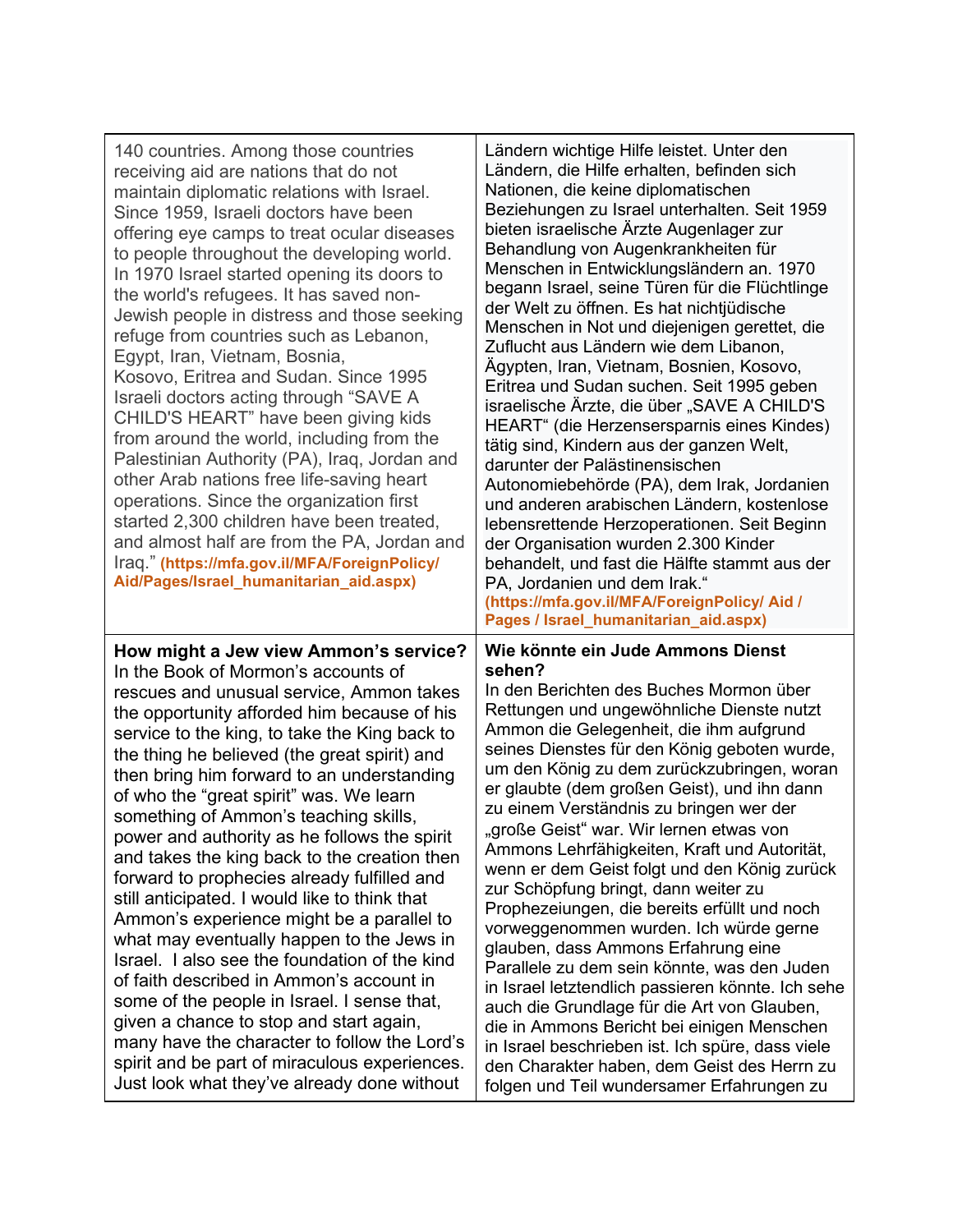| the gifts of spirit and priesthood in building a<br>nation and restoring the land. Modern<br>religious Jews are anticipating the return of<br>prophets (Elijah, Moses, Joseph, and David<br>- just to mention a few) to come with power<br>and authority to restore the ancient<br>kingdom, temple and covenant with God.                                                                                                                                                                                                                                                                                                                                                                                                                                                                                                                                                                                                                                                      | sein, wenn sie die Chance haben, anzuhalten<br>und wieder von vorne zu beginnen. Schauen<br>Sie sich an, was sie bereits ohne die Gaben<br>des Geistes und des Priestertums getan<br>haben, um eine Nation aufzubauen und das<br>Land wiederherzustellen. Moderne religiöse<br>Juden erwarten die Rückkehr der Propheten<br>(Elia, Moses, Joseph und David - um nur einige<br>zu nennen), um mit Macht und Autorität das<br>alte Königreich, den Tempel und den Bund mit<br>Gott wiederherzustellen.                                                                                                                                                                                                                                                                                                                                                                                                                                                                                                                                                                                                                                                                  |
|--------------------------------------------------------------------------------------------------------------------------------------------------------------------------------------------------------------------------------------------------------------------------------------------------------------------------------------------------------------------------------------------------------------------------------------------------------------------------------------------------------------------------------------------------------------------------------------------------------------------------------------------------------------------------------------------------------------------------------------------------------------------------------------------------------------------------------------------------------------------------------------------------------------------------------------------------------------------------------|-----------------------------------------------------------------------------------------------------------------------------------------------------------------------------------------------------------------------------------------------------------------------------------------------------------------------------------------------------------------------------------------------------------------------------------------------------------------------------------------------------------------------------------------------------------------------------------------------------------------------------------------------------------------------------------------------------------------------------------------------------------------------------------------------------------------------------------------------------------------------------------------------------------------------------------------------------------------------------------------------------------------------------------------------------------------------------------------------------------------------------------------------------------------------|
| Where is the "fake media" in the Book of<br>Mormon?<br>The challenges lie in the conflict of<br>ideologies and ethnic misunderstandings of<br>some that are widely echoed in media<br>reports. The father of Lamoni was gripped<br>with the rhetoric and even the "pack of lies"<br>of his days. It created the animosity he felt.<br>That kind of animosity exists in Israel, both<br>with Arabs and Jews, fed by untruths that a<br>few continue to propagate. In some<br>instances, force needs to be used to stop<br>the hatred that develops. At times, Ammon<br>chose to show his beliefs through force, a<br>force that had righteous intent. In each case,<br>the force was necessary to protect property<br>or to save someone. A look at modern Israel<br>might be compared to these accounts. This<br>could help in determining the length that<br>Israel had to go to, or is going through, or<br>might yet have to visit in fulfilling its God-<br>given destiny. | Wo sind die "falschen Medien" im Buch<br>Mormon?<br>Die Herausforderungen liegen im Konflikt von<br>Ideologien und ethnischen Missverständnissen<br>einiger, die in Medienberichten weit verbreitet<br>sind. Der Vater von Lamoni war von der<br>Rhetorik und sogar dem "Rudel Lügen" seiner<br>Tage gepackt. Es schuf die Feindseligkeit, die<br>er fühlte. Diese Art von Feindseligkeit gibt es in<br>Israel, sowohl gegenüber Arabern als auch<br>gegenüber Juden, gespeist von Unwahrheiten,<br>die einige weiterhin verbreiten. In einigen<br>Fällen muss Gewalt angewendet werden, um<br>den sich entwickelnden Hass zu stoppen.<br>Manchmal entschied sich Ammon, seinen<br>Glauben durch Gewalt zu zeigen, eine Kraft,<br>die aufrichtige Absichten hatte. In jedem Fall<br>war die Kraft notwendig, um Eigentum zu<br>schützen oder jemanden zu retten. Ein Blick<br>auf das moderne Israel könnte mit diesen<br>Berichten verglichen werden. Dies könnte dazu<br>beitragen, die Länge zu bestimmen, die Israel<br>zurücklegen musste oder durchläuft oder die<br>es möglicherweise noch besuchen muss, um<br>sein von Gott gegebenes Schicksal zu erfüllen. |
| How does Latter-day prophecy view<br>Israel and her people?<br>The Prophet Joseph Smith (1805-1844)<br>who officially organized the Church of<br>Jesus Christ of Latter-day Saints on 6<br>April 1830, (Passover week, that year),<br>taught that Latter-day Saints were actually<br>descendants of the Twelve Tribes of Israel<br>- specifically the tribe of Ephraim, and as<br>such shared "Israelite ancestry with the<br>Jews." (Mauss, All Abraham's Children, 164;<br>see also Rudolf Glanz, Jew and Mormon:                                                                                                                                                                                                                                                                                                                                                                                                                                                            | Wie sieht die Prophezeiung der Letzten<br>Tage Israel und sein Volk?<br>Der Prophet Joseph Smith (1805-1844),<br>der am 6. April 1830 (Passahwoche in<br>diesem Jahr) die Kirche Jesu Christi der<br>Heiligen der Letzten Tage offiziell<br>organisierte, lehrte, dass die Heiligen der<br>Letzten Tage tatsächlich Nachkommen der<br>Zwölf Stämme Israels waren - speziell der<br>Stamm Ephraim und als solcher die<br>"israelitische Abstammung mit den Juden".                                                                                                                                                                                                                                                                                                                                                                                                                                                                                                                                                                                                                                                                                                     |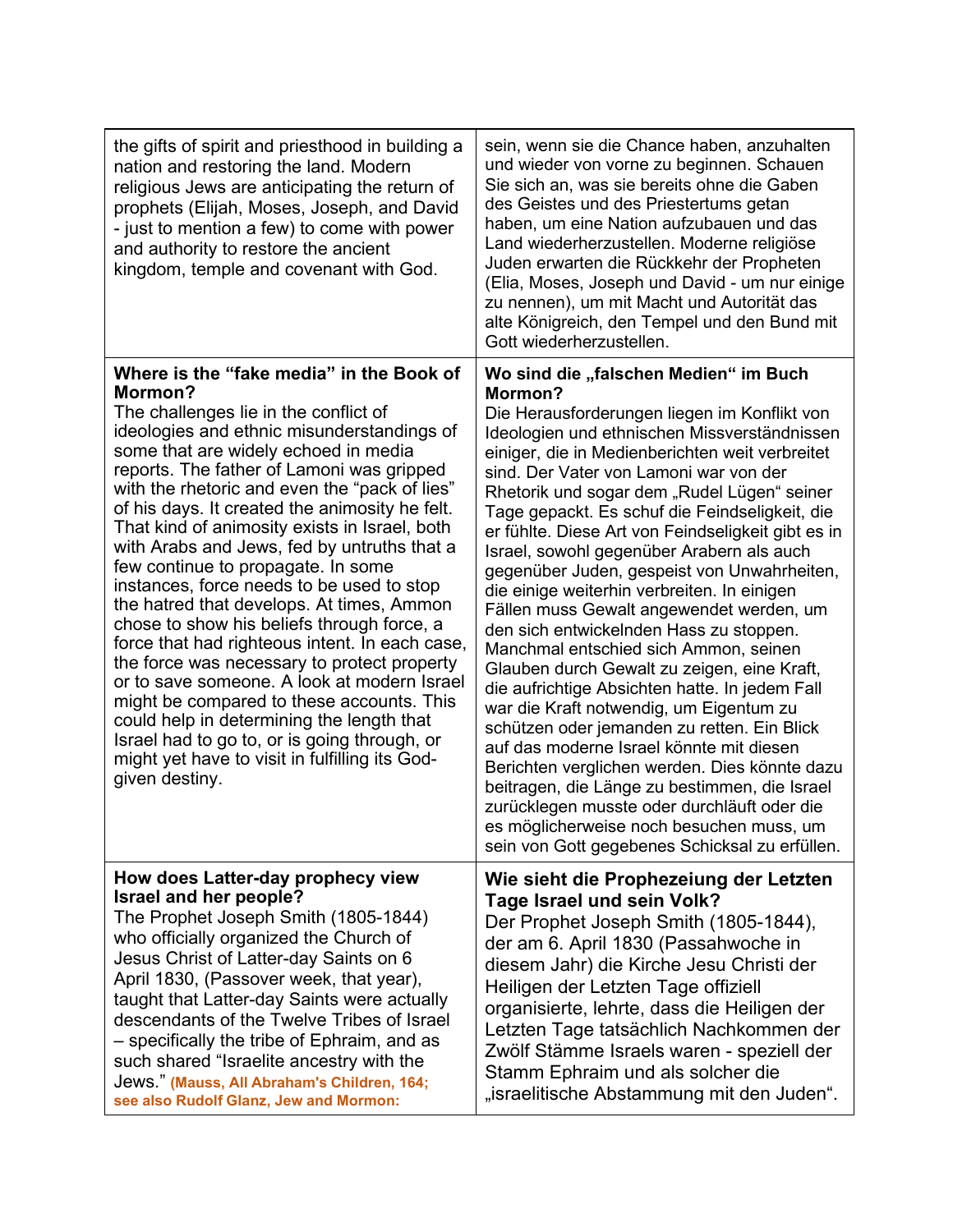| <b>Historic Group Relations and Religious Outlook</b><br>(New York: Waldon Press, 1963), p 51-55) Smith<br>said, "We [the house of Israel] are the<br>favored people that God has made choice<br>of to bring about the Latter-day glory; it is<br>left for us to participate in and help to roll<br>forward the Latter-day glory, the<br>dispensation of the fulness of times, when<br>God will gather together all things that are<br>in heaven, and all things that are upon the<br>earth," "even in one," when the Saints of<br>God will be gathered in one from every<br>nation, and kindred, and people, and<br>tongue, when the Jews will be gathered<br>together into one." (Joseph Smith,<br><b>Teachings of the Prophet Joseph Smith,</b><br>compiled by Joseph Fielding Smith, Jr. (Salt<br>Lake City: Deseret Book, 1938), p 231) | (Mauss, All Abraham's Children, 164; siehe auch<br>Rudolf Glanz, Jude und Mormone: Historische<br>Gruppenbeziehungen und religiöser Ausblick<br>(New York: Waldon Press, 1963), S. 51-55)<br>Smith sagte: "Wir [das Haus Israel] sind die<br>bevorzugten Menschen, die Gott gewählt<br>hat, um die Herrlichkeit der Letzten Tage<br>herbeizuführen; Es bleibt uns überlassen,<br>an der Herrlichkeit der Letzten Tage<br>teilzunehmen und sie voranzutreiben, die<br>Verteilung der Fülle der Zeiten, in denen<br>Gott alle Dinge, die im Himmel sind, und<br>alle Dinge, die auf der Erde sind,<br>zusammenbringen wird." Sogar in einem,<br>"wenn die Heiligen Gottes in einem aus<br>jeder Nation und Verwandtschaft und<br>Menschen und Sprache versammelt<br>werden, wenn die Juden zu einem<br>versammelt werden." (Joseph Smith, Lehren<br>des Propheten Joseph Smith, zusammengestellt<br>von Joseph Fielding Smith Jr. (Salt Lake City:<br>Deseret Book, 1938), S. 231) |
|----------------------------------------------------------------------------------------------------------------------------------------------------------------------------------------------------------------------------------------------------------------------------------------------------------------------------------------------------------------------------------------------------------------------------------------------------------------------------------------------------------------------------------------------------------------------------------------------------------------------------------------------------------------------------------------------------------------------------------------------------------------------------------------------------------------------------------------------|----------------------------------------------------------------------------------------------------------------------------------------------------------------------------------------------------------------------------------------------------------------------------------------------------------------------------------------------------------------------------------------------------------------------------------------------------------------------------------------------------------------------------------------------------------------------------------------------------------------------------------------------------------------------------------------------------------------------------------------------------------------------------------------------------------------------------------------------------------------------------------------------------------------------------------------------------------------------------------|
| What did Apostle Orson Hyde prophesy                                                                                                                                                                                                                                                                                                                                                                                                                                                                                                                                                                                                                                                                                                                                                                                                         | Was prophezeite Apostel Orson Hyde über                                                                                                                                                                                                                                                                                                                                                                                                                                                                                                                                                                                                                                                                                                                                                                                                                                                                                                                                          |
| about serving the Jews?                                                                                                                                                                                                                                                                                                                                                                                                                                                                                                                                                                                                                                                                                                                                                                                                                      | den Dienst an den Juden?                                                                                                                                                                                                                                                                                                                                                                                                                                                                                                                                                                                                                                                                                                                                                                                                                                                                                                                                                         |
| "Thou, O Lord, did once move the heart of                                                                                                                                                                                                                                                                                                                                                                                                                                                                                                                                                                                                                                                                                                                                                                                                    | "Du, o Herr, hast einmal das Herz von Cyrus                                                                                                                                                                                                                                                                                                                                                                                                                                                                                                                                                                                                                                                                                                                                                                                                                                                                                                                                      |
| Cyrus to show favor unto Jerusalem and her                                                                                                                                                                                                                                                                                                                                                                                                                                                                                                                                                                                                                                                                                                                                                                                                   | bewegt, um Jerusalem und ihren Kindern                                                                                                                                                                                                                                                                                                                                                                                                                                                                                                                                                                                                                                                                                                                                                                                                                                                                                                                                           |
| children. Do Thou now also be pleased to                                                                                                                                                                                                                                                                                                                                                                                                                                                                                                                                                                                                                                                                                                                                                                                                     | Gunst zu erweisen. Freue dich jetzt auch, die                                                                                                                                                                                                                                                                                                                                                                                                                                                                                                                                                                                                                                                                                                                                                                                                                                                                                                                                    |
| inspire the hearts of kings and the powers of                                                                                                                                                                                                                                                                                                                                                                                                                                                                                                                                                                                                                                                                                                                                                                                                | Herzen der Könige und die Mächte der Erde zu                                                                                                                                                                                                                                                                                                                                                                                                                                                                                                                                                                                                                                                                                                                                                                                                                                                                                                                                     |
| the earth to look with a friendly eye towards                                                                                                                                                                                                                                                                                                                                                                                                                                                                                                                                                                                                                                                                                                                                                                                                | inspirieren, mit einem freundlichen Auge auf                                                                                                                                                                                                                                                                                                                                                                                                                                                                                                                                                                                                                                                                                                                                                                                                                                                                                                                                     |
| this place, and with a desire to see Thy                                                                                                                                                                                                                                                                                                                                                                                                                                                                                                                                                                                                                                                                                                                                                                                                     | diesen Ort zu schauen und mit dem Wunsch,                                                                                                                                                                                                                                                                                                                                                                                                                                                                                                                                                                                                                                                                                                                                                                                                                                                                                                                                        |
| righteous purposes executed in relation                                                                                                                                                                                                                                                                                                                                                                                                                                                                                                                                                                                                                                                                                                                                                                                                      | deine gerechten Absichten in Bezug darauf                                                                                                                                                                                                                                                                                                                                                                                                                                                                                                                                                                                                                                                                                                                                                                                                                                                                                                                                        |
| thereto. Let them know that it is Thy good                                                                                                                                                                                                                                                                                                                                                                                                                                                                                                                                                                                                                                                                                                                                                                                                   | ausgeführt zu sehen. Lassen Sie sie wissen,                                                                                                                                                                                                                                                                                                                                                                                                                                                                                                                                                                                                                                                                                                                                                                                                                                                                                                                                      |
| pleasure to restore the kingdom unto Israel                                                                                                                                                                                                                                                                                                                                                                                                                                                                                                                                                                                                                                                                                                                                                                                                  | dass es Ihnen eine große Freude ist, das                                                                                                                                                                                                                                                                                                                                                                                                                                                                                                                                                                                                                                                                                                                                                                                                                                                                                                                                         |
| raise up Jerusalem as its capital, and                                                                                                                                                                                                                                                                                                                                                                                                                                                                                                                                                                                                                                                                                                                                                                                                       | Königreich Israel wiederherzustellen,                                                                                                                                                                                                                                                                                                                                                                                                                                                                                                                                                                                                                                                                                                                                                                                                                                                                                                                                            |
| constitute her people a distinct nation and                                                                                                                                                                                                                                                                                                                                                                                                                                                                                                                                                                                                                                                                                                                                                                                                  | Jerusalem als Hauptstadt zu erheben und ihr                                                                                                                                                                                                                                                                                                                                                                                                                                                                                                                                                                                                                                                                                                                                                                                                                                                                                                                                      |
| government, with David Thy servant, even a                                                                                                                                                                                                                                                                                                                                                                                                                                                                                                                                                                                                                                                                                                                                                                                                   | Volk zu einer eigenständigen Nation und                                                                                                                                                                                                                                                                                                                                                                                                                                                                                                                                                                                                                                                                                                                                                                                                                                                                                                                                          |
| descendant from the loins of ancient David                                                                                                                                                                                                                                                                                                                                                                                                                                                                                                                                                                                                                                                                                                                                                                                                   | Regierung zu machen, wobei David, Ihr Diener,                                                                                                                                                                                                                                                                                                                                                                                                                                                                                                                                                                                                                                                                                                                                                                                                                                                                                                                                    |
| to be their king." "Let that nation or that                                                                                                                                                                                                                                                                                                                                                                                                                                                                                                                                                                                                                                                                                                                                                                                                  | sogar ein Nachkomme von den Lenden des                                                                                                                                                                                                                                                                                                                                                                                                                                                                                                                                                                                                                                                                                                                                                                                                                                                                                                                                           |
| people who shall take an active part in                                                                                                                                                                                                                                                                                                                                                                                                                                                                                                                                                                                                                                                                                                                                                                                                      | alten David, ihr König ist." "Lass diese Nation                                                                                                                                                                                                                                                                                                                                                                                                                                                                                                                                                                                                                                                                                                                                                                                                                                                                                                                                  |
| behalf of Abraham's children, and in the                                                                                                                                                                                                                                                                                                                                                                                                                                                                                                                                                                                                                                                                                                                                                                                                     | oder dieses Volk, das sich aktiv für Abrahams                                                                                                                                                                                                                                                                                                                                                                                                                                                                                                                                                                                                                                                                                                                                                                                                                                                                                                                                    |
| raising up of Jerusalem, find favor in Thy                                                                                                                                                                                                                                                                                                                                                                                                                                                                                                                                                                                                                                                                                                                                                                                                   | Kinder und für die Auferweckung Jerusalems                                                                                                                                                                                                                                                                                                                                                                                                                                                                                                                                                                                                                                                                                                                                                                                                                                                                                                                                       |
| sight. Let not their enemies prevail against                                                                                                                                                                                                                                                                                                                                                                                                                                                                                                                                                                                                                                                                                                                                                                                                 | einsetzen wird, Gunst in deinen Augen finden.                                                                                                                                                                                                                                                                                                                                                                                                                                                                                                                                                                                                                                                                                                                                                                                                                                                                                                                                    |
| them, neither let pestilence or famine                                                                                                                                                                                                                                                                                                                                                                                                                                                                                                                                                                                                                                                                                                                                                                                                       | Lassen Sie nicht ihre Feinde gegen sie siegen,                                                                                                                                                                                                                                                                                                                                                                                                                                                                                                                                                                                                                                                                                                                                                                                                                                                                                                                                   |
| overcome them, but let the glory of Israel                                                                                                                                                                                                                                                                                                                                                                                                                                                                                                                                                                                                                                                                                                                                                                                                   | noch lassen Sie Pest oder Hungersnot sie                                                                                                                                                                                                                                                                                                                                                                                                                                                                                                                                                                                                                                                                                                                                                                                                                                                                                                                                         |
| overshadow them, and the power of the                                                                                                                                                                                                                                                                                                                                                                                                                                                                                                                                                                                                                                                                                                                                                                                                        | überwinden, sondern lassen Sie die                                                                                                                                                                                                                                                                                                                                                                                                                                                                                                                                                                                                                                                                                                                                                                                                                                                                                                                                               |
| Highest protect them; while that nation or                                                                                                                                                                                                                                                                                                                                                                                                                                                                                                                                                                                                                                                                                                                                                                                                   | Herrlichkeit Israels sie überschatten und die                                                                                                                                                                                                                                                                                                                                                                                                                                                                                                                                                                                                                                                                                                                                                                                                                                                                                                                                    |
| kingdom that will not serve Thee in this                                                                                                                                                                                                                                                                                                                                                                                                                                                                                                                                                                                                                                                                                                                                                                                                     | Macht des Höchsten sie beschützen; während                                                                                                                                                                                                                                                                                                                                                                                                                                                                                                                                                                                                                                                                                                                                                                                                                                                                                                                                       |
| glorious work must perish, according to Thy                                                                                                                                                                                                                                                                                                                                                                                                                                                                                                                                                                                                                                                                                                                                                                                                  | diese Nation oder dieses Königreich, das dir in                                                                                                                                                                                                                                                                                                                                                                                                                                                                                                                                                                                                                                                                                                                                                                                                                                                                                                                                  |